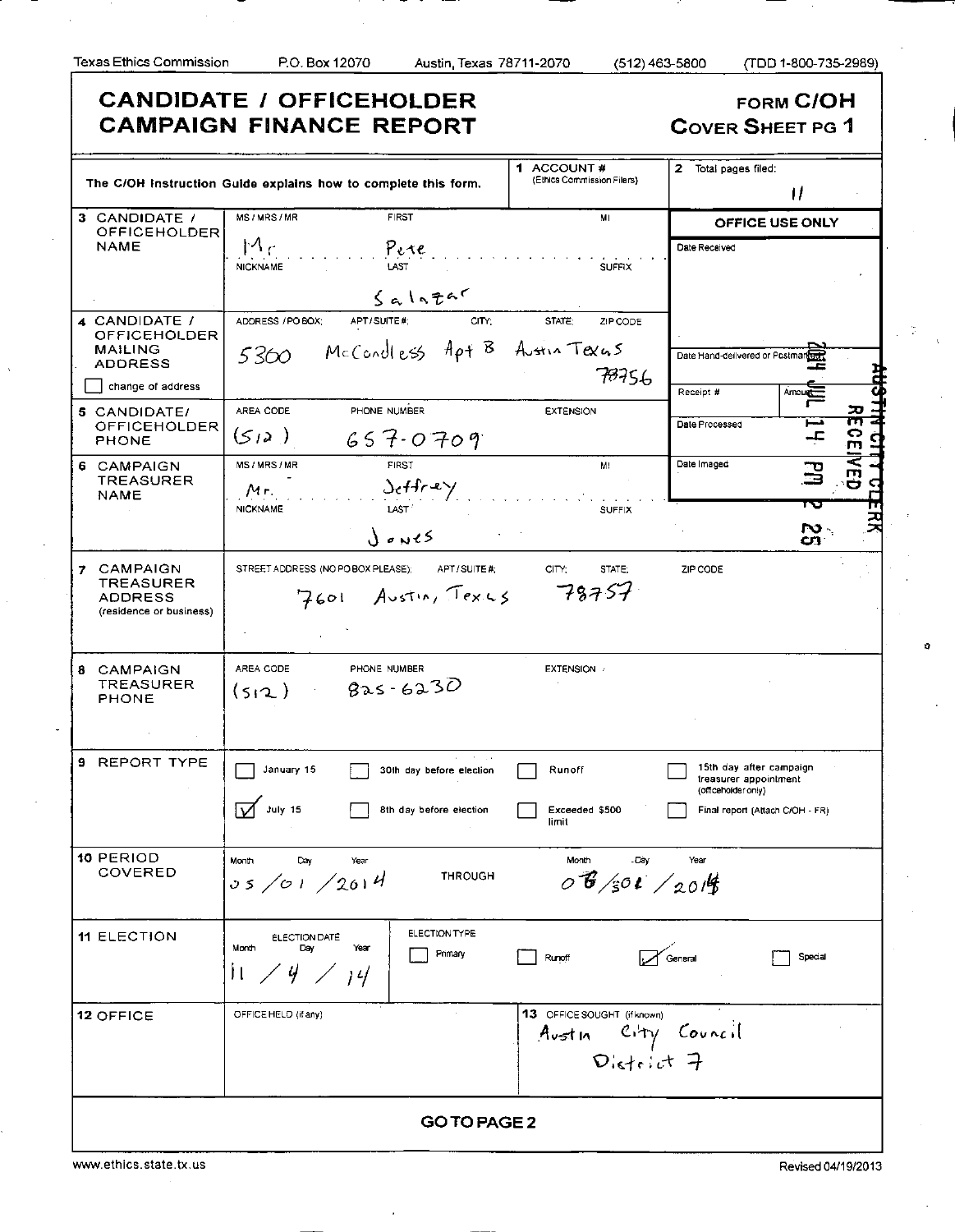| <b>SUPPORT &amp; TOTALS</b>                                                                                                                                                                                                                                                                                                    |                                   | <b>CANDIDATE / OFFICEHOLDER REPORT:</b>                                                                                                                                                                                                                                                                                                                                                       | FORM C/OH<br><b>COVER SHEET PG 2</b>           |  |  |
|--------------------------------------------------------------------------------------------------------------------------------------------------------------------------------------------------------------------------------------------------------------------------------------------------------------------------------|-----------------------------------|-----------------------------------------------------------------------------------------------------------------------------------------------------------------------------------------------------------------------------------------------------------------------------------------------------------------------------------------------------------------------------------------------|------------------------------------------------|--|--|
| 14 C/OH NAME                                                                                                                                                                                                                                                                                                                   |                                   |                                                                                                                                                                                                                                                                                                                                                                                               | <b>15</b> ACCOUNT # (Ethics Commission Filers) |  |  |
|                                                                                                                                                                                                                                                                                                                                | Pete Salazar                      | $\mathcal{T}_{t}$ .                                                                                                                                                                                                                                                                                                                                                                           |                                                |  |  |
| <b>16 NOTICE FROM</b><br>POLITICAL<br>COMMITTEE(S)                                                                                                                                                                                                                                                                             |                                   | THIS BOX IS FOR NOTICE OF POLITICAL CONTRIBUTIONS ACCEPTED OR POLITICAL EXPENDITURES MADE BY POLITICAL COMMITTEES TO SUPPORT THE<br>CANDIDATE / OFFICEHOLDER. THESE EXPENDITURES MAY HAVE BEEN MADE WITHOUT THE CANDIDATE'S OR OFFICEHOLDER'S KNOWLEDGE OR<br>CONSENT. CANDIDATES AND OFFICEHOLDERS ARE REQUIRED TO REPORT THIS INFORMATION ONLY IF THEY RECEIVE NOTICE OF SUCH EXPENDITURES. |                                                |  |  |
|                                                                                                                                                                                                                                                                                                                                | <b>COMMITTEE TYPE</b>             | <b>COMMITTEE NAME</b>                                                                                                                                                                                                                                                                                                                                                                         |                                                |  |  |
|                                                                                                                                                                                                                                                                                                                                | <b>GENERAL</b><br><b>SPECIFIC</b> | <b>COMMITTEE ADDRESS</b>                                                                                                                                                                                                                                                                                                                                                                      |                                                |  |  |
|                                                                                                                                                                                                                                                                                                                                |                                   | COMMITTEE CAMPAIGN TREASURER NAME                                                                                                                                                                                                                                                                                                                                                             |                                                |  |  |
| additional pages                                                                                                                                                                                                                                                                                                               |                                   | COMMITTEE CAMPAIGN TREASURER ADDRESS                                                                                                                                                                                                                                                                                                                                                          |                                                |  |  |
| <b>17 CONTRIBUTION</b><br><b>TOTALS</b>                                                                                                                                                                                                                                                                                        | 1.                                | TOTAL POLITICAL CONTRIBUTIONS OF \$50 OR LESS (OTHER THAN<br>PLEDGES, LOANS, OR GUARANTEES OF LOANS), UNLESS ITEMIZED                                                                                                                                                                                                                                                                         | <b>S</b>                                       |  |  |
|                                                                                                                                                                                                                                                                                                                                | 2.                                | TOTAL POLITICAL CONTRIBUTIONS<br>(OTHER THAN PLEDGES, LOANS, OR GUARANTEES OF LOANS)                                                                                                                                                                                                                                                                                                          | \$<br>2.405                                    |  |  |
| <b>EXPENDITURE</b><br><b>TOTALS</b>                                                                                                                                                                                                                                                                                            | З.                                | TOTAL POLITICAL EXPENDITURES OF \$100 OR LESS, UNLESS ITEMIZED                                                                                                                                                                                                                                                                                                                                | \$                                             |  |  |
|                                                                                                                                                                                                                                                                                                                                | 4.                                | TOTAL POLITICAL EXPENDITURES                                                                                                                                                                                                                                                                                                                                                                  | \$<br>4,622.06                                 |  |  |
| <b>CONTRIBUTION</b><br><b>BALANCE</b>                                                                                                                                                                                                                                                                                          | 5.                                | TOTAL POLITICAL CONTRIBUTIONS MAINTAINED AS OF THE LAST DAY<br>OF REPORTING PERIOD                                                                                                                                                                                                                                                                                                            |                                                |  |  |
| OUTSTANDING<br><b>LOAN TOTALS</b>                                                                                                                                                                                                                                                                                              | 6.                                | TOTAL PRINCIPAL AMOUNT OF ALL OUTSTANDING LOANS AS OF THE<br>LAST DAY OF THE REPORTING PERIOD                                                                                                                                                                                                                                                                                                 | \$                                             |  |  |
| 18 AFFIDAVIT<br>I swear, or affirm, under penalty of perjury, that the accompanying report<br>is true and correct and includes all information required to be reported by<br>me under Title 15, Election-Gode.<br>LOURDES JONES<br>My Commission Expires<br><b>November 16, 2017</b><br>Signature of Candidate or Officeholder |                                   |                                                                                                                                                                                                                                                                                                                                                                                               |                                                |  |  |
| AFFIX NOTARY STAMP / SEAL ABOVE                                                                                                                                                                                                                                                                                                |                                   |                                                                                                                                                                                                                                                                                                                                                                                               |                                                |  |  |
|                                                                                                                                                                                                                                                                                                                                |                                   | Sworn to and subscribed before me, by the said $\frac{1}{100}$ $\frac{1}{100}$ $\frac{1}{100}$ , $\frac{1}{100}$ , this the<br>, to certify which, witness my hand and seal of office.<br>20 $14$<br>Lourdes Jones                                                                                                                                                                            |                                                |  |  |
| Signature of officer administering oath                                                                                                                                                                                                                                                                                        |                                   | Printed name of officer administering oath                                                                                                                                                                                                                                                                                                                                                    | Title of officer administering oath            |  |  |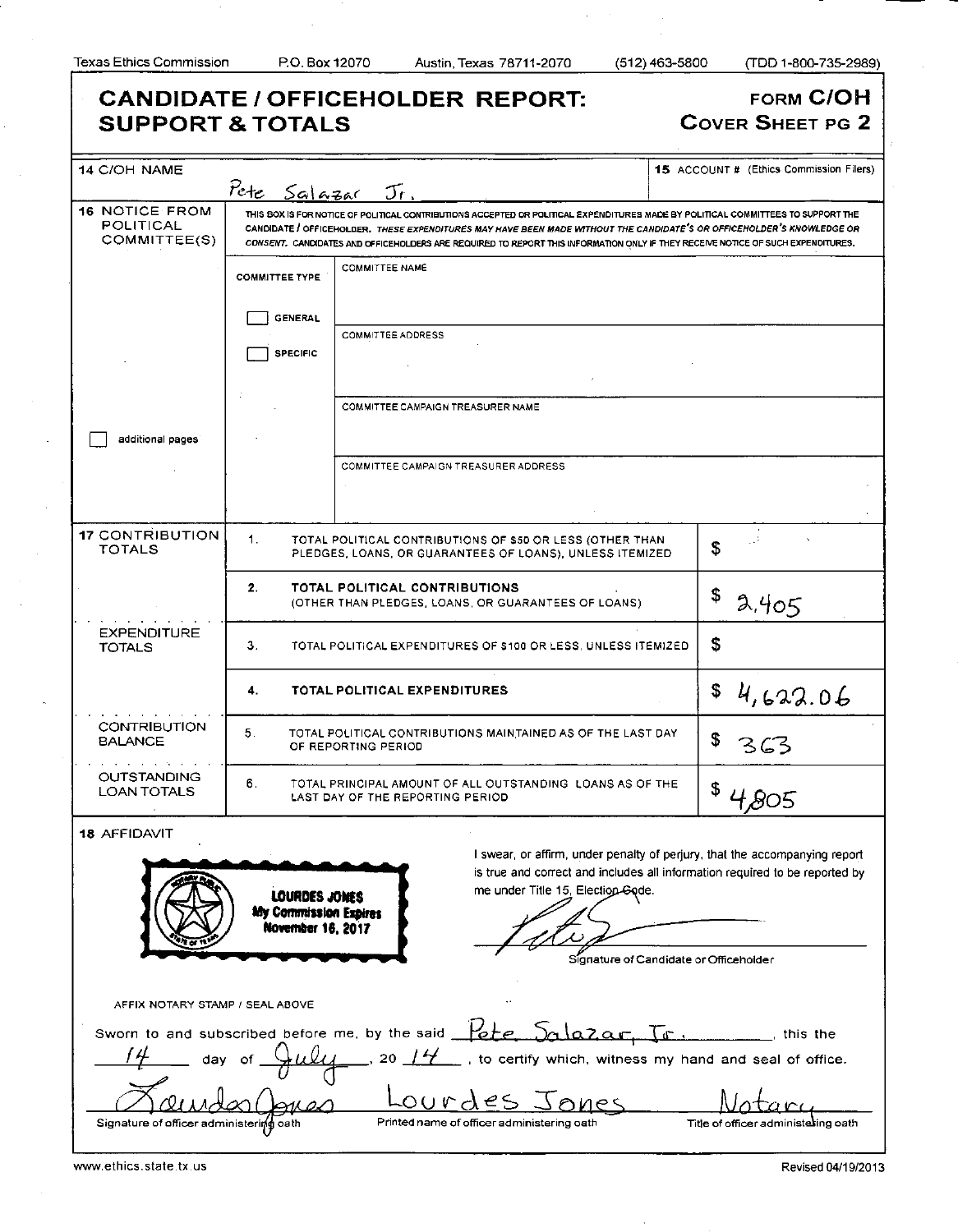$\hat{u}_i$ 

 $\hat{\boldsymbol{\beta}}$ 

٦

|                         | The Instruction Guide explains how to complete this form.                                                                                                                     |                                              | 1 Total pages Schedule A:                                    |                                                                                             |
|-------------------------|-------------------------------------------------------------------------------------------------------------------------------------------------------------------------------|----------------------------------------------|--------------------------------------------------------------|---------------------------------------------------------------------------------------------|
| <b>FILER NAME</b><br>2. | Pete Salazar                                                                                                                                                                  |                                              | з.                                                           | ACCOUNT # (Ethics Commission Filers)                                                        |
| 4 Date<br>6/16/14       | 5 Full name of contributor<br>out-of-state PAC (ID#:<br>Texas Democratic Party<br>6 Contributor address; City; State; Zip Code<br>$4818$ E Ben White #104<br>HUSTIN TEXUS 797 |                                              | 7 Amount of<br>contribution (S)<br>350                       | я<br>In-kind contribution<br>description (if applicable)<br>Voter<br>Software<br>Van Access |
|                         | 9 Principal occupation / Job title (See Instructions)                                                                                                                         | 10 Employer (See Instructions)<br>Var Aue4   |                                                              | (If travel outside of Texas, complete Schedule T)                                           |
| Date<br>6/1/14          | Full name of contributor<br>out-of-state PAC (ID#.<br>Chris & Shannon Hoerster                                                                                                |                                              | Amount of<br>contribution (\$)                               | In-kind contribution<br>description (if applicable)                                         |
|                         | Contributor address; City; State; Zip Code<br>$2212$ Metcalle Rd, Austral TX, 78741                                                                                           |                                              | 700.00                                                       |                                                                                             |
|                         | Principal occupation / Job title (See Instructions)<br>Self Employed                                                                                                          | Employer (See Instructions)                  |                                                              | (If travel outside of Texas, complete Schedule T)                                           |
| Date<br>4,2014          | Full name of contributor<br>out-of-state PAC (ID#:<br>Adriana Adams                                                                                                           |                                              | Amount of<br>contribution (\$)                               | In-kind contribution<br>description (if applicable)                                         |
|                         | Contributor address, City; State; Zip Code<br>603 Split Oak D. Aligerville TX 78660                                                                                           |                                              | 1300                                                         | Photography                                                                                 |
|                         | Principal occupation / Job title (See Instructions)<br>Photographer                                                                                                           | Employer (See Instructions)                  |                                                              | (If travel outside of Texas, complete Schedule T)                                           |
| Date<br>54              | Full name of contributor<br>out-of-state PAC (ID#:<br>Texas Hatters<br>Contributor address; City; State; Zip Code                                                             |                                              | Amount of<br>contribution (\$)<br>$\delta \partial^{\alpha}$ | In-kind contribution<br>description (if applicable)<br>$\frac{1}{3}$<br>$c$ entities of $c$ |
|                         | 911 South Commerce Street<br>Lookhart $Tx$ 78644.<br>Principal occupation / Job title (See Instructions)                                                                      | Employer (See Instructions)<br>Texas Hotters |                                                              | Alvertising<br>(If travel outside of Texas, complete Schedule T)                            |
| Date<br>ا خ             | Full name of contributor<br>out-of-state PAC (ID#:<br>Gudnlupe Velasquez<br>Contributor address; City; State; Zip Code                                                        |                                              | Amount of<br>contribution (\$)                               | In-kind contribution<br>description (if applicable)                                         |
|                         | 921 Gene Johnson St. AUSTIN TX                                                                                                                                                |                                              | $P_{200}$                                                    | So Supplies for<br>(If travel outside of Texas, complete Schedule T)                        |
|                         | Principal occupation,/ Job title (See Instructions)<br>$R$ eti $-$ eo                                                                                                         | Employer (See Instructions)                  |                                                              |                                                                                             |
|                         | ATTACH ADDITIONAL COPIES OF THIS SCHEDULE AS NEEDED<br>If contributor is out-of-state PAC, please see instruction guide foradditional reporting requirements.                 |                                              |                                                              |                                                                                             |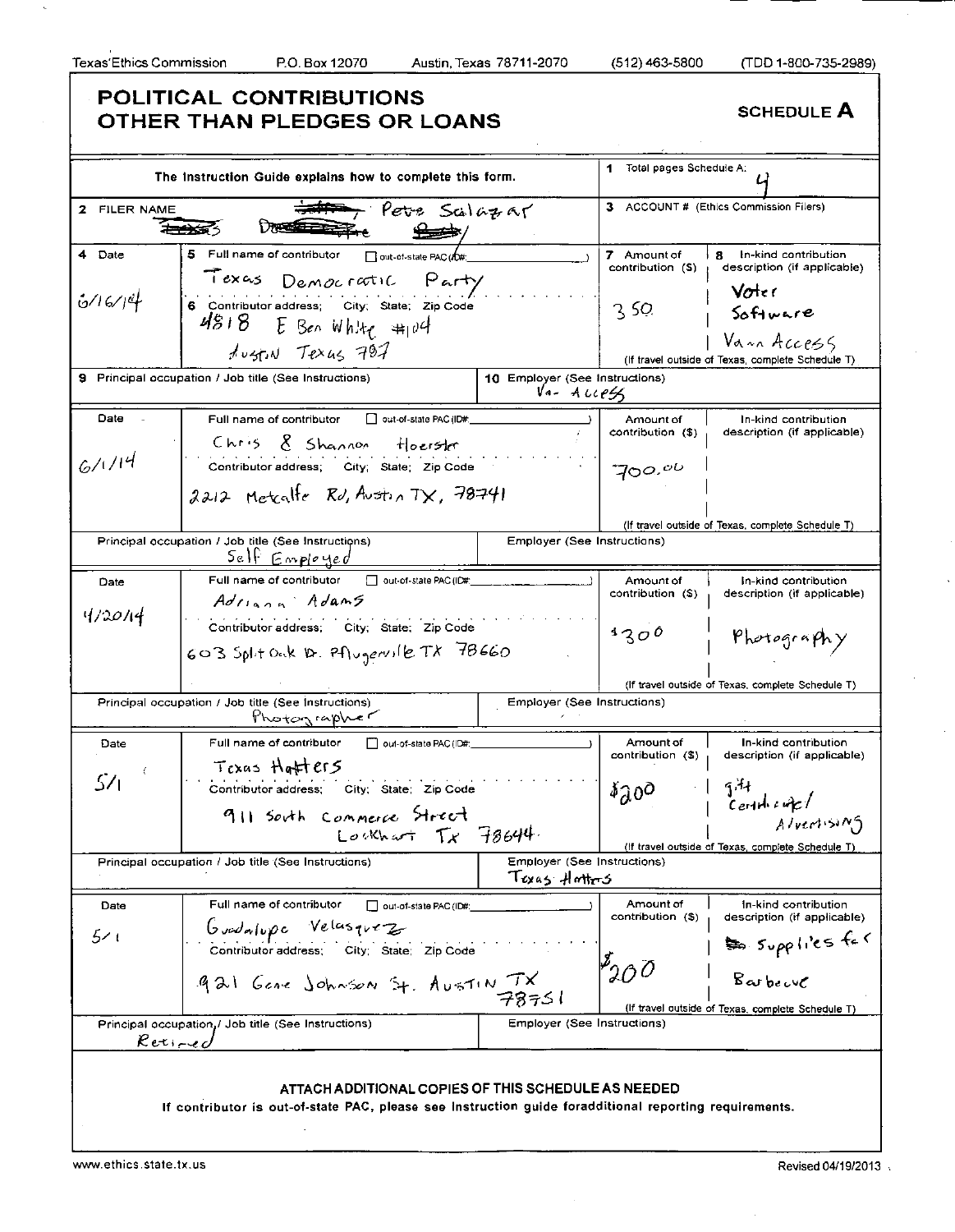$\lambda$ 

 $\mathcal{L}$ 

 $\hat{\alpha}$ 

|              | The Instruction Guide explains how to complete this form.                                      |                                            | Total pages Schedule A:<br>1.  |                                                     |
|--------------|------------------------------------------------------------------------------------------------|--------------------------------------------|--------------------------------|-----------------------------------------------------|
| 2 FILER NAME |                                                                                                |                                            |                                | 3 ACCOUNT # (Ethics Commission Filers)              |
|              | <b>Pete</b> SW $n\rightarrow\infty$<br>5 Full name of contributor $\Box$ out-of-state PAC(ID#. |                                            |                                |                                                     |
| 4 Date       |                                                                                                |                                            | 7 Amount of                    | 8<br>In-kind contribution                           |
|              | Gerard Perches<br>6 Contributor address;<br>City; State; Zip Code                              |                                            | contribution (\$)              | description (if applicable)                         |
|              | $1504$ Middleway $9f_{1.9}$ erville $120$                                                      |                                            |                                |                                                     |
| 9.           | Principal occupation / Job title (See Instructions)                                            | 10 Employer (See Instructions)             |                                | (If travel outside of Texas, complete Schedule T)   |
|              |                                                                                                |                                            | HOMS COVIT                     |                                                     |
| Date         | out-of-state PAC (ID#:                                                                         |                                            | Amount of                      | In-kind contribution                                |
|              | John Mendez                                                                                    |                                            | contribution $($ \$)           | description (if applicable)                         |
| 510          | Contributor address;<br>City; State; Zip Code                                                  |                                            |                                |                                                     |
|              |                                                                                                |                                            | 4N 00                          |                                                     |
|              | $7601$ $G_{av}$ +                                                                              |                                            |                                |                                                     |
|              |                                                                                                |                                            |                                | (if travel outside of Texas, complete Schedule T)   |
|              | Principal occupation / Job title (See Instructions)<br>$1a$ Wyer                               | Employer (See Instructions)                |                                |                                                     |
|              |                                                                                                | selt employe                               |                                |                                                     |
| Date         | Full name of contributor<br>out-of-state PAC (ID#:                                             |                                            | Amount of<br>contribution (\$) | In-kind contribution                                |
|              | $D'$ , ane<br>Velasquez                                                                        |                                            |                                | description (if applicable)                         |
|              | Contributor address; City; State; Zip Code                                                     |                                            |                                |                                                     |
|              |                                                                                                |                                            |                                |                                                     |
|              | 5108 Lynan Place Austin TX 787                                                                 |                                            |                                |                                                     |
|              | Principal occupation / Job title (See Instructions)                                            |                                            |                                | (If travel outside of Texas, complete Schedule T)   |
|              |                                                                                                | Employer (See Instructions)<br>$5$ rate of | $T_{\alpha\alpha\beta}$        | HHSC                                                |
| Date         | Full name of contributor<br>□ out-of-state PAC (ID#:                                           |                                            |                                |                                                     |
|              | Gloria Velasquez                                                                               |                                            | Amount of<br>contribution (\$) | In-kind contribution<br>description (if applicable) |
| 510          |                                                                                                |                                            |                                |                                                     |
|              | utor address; City; State; Zip Code                                                            |                                            |                                |                                                     |
|              | 5108 Lyman Place Austin Texas 530.                                                             |                                            |                                |                                                     |
|              |                                                                                                | 78556                                      |                                |                                                     |
|              | Principal occupation / Job title (See Instructions)                                            | <b>Employer (See Instructions)</b>         |                                | (If travel outside of Texas, complete Schedule T)   |
|              |                                                                                                |                                            |                                |                                                     |
| Date         | Full name of contributor<br>out-of-state PAC (ID#:                                             |                                            | Amount of<br>contribution (\$) | In-kind contribution                                |
|              | $G\cdot$ lbert Velasquez                                                                       |                                            |                                | description (if applicable)                         |
| 5/10         | Contributor address; City; State; Zip Code                                                     |                                            | ∮io O                          |                                                     |
|              | SLOG Lyman Place Austin Texas 78756                                                            |                                            |                                |                                                     |
|              |                                                                                                |                                            |                                |                                                     |
|              | Principal occupation / Job title (See Instructions)                                            | Employer (See Instructions)                |                                | (If travel outside of Texas, complete Schedule T)   |
|              |                                                                                                |                                            |                                |                                                     |
|              |                                                                                                |                                            |                                |                                                     |
|              | ATTACH ADDITIONAL COPIES OF THIS SCHEDULE AS NEEDED                                            |                                            |                                |                                                     |
|              |                                                                                                |                                            |                                |                                                     |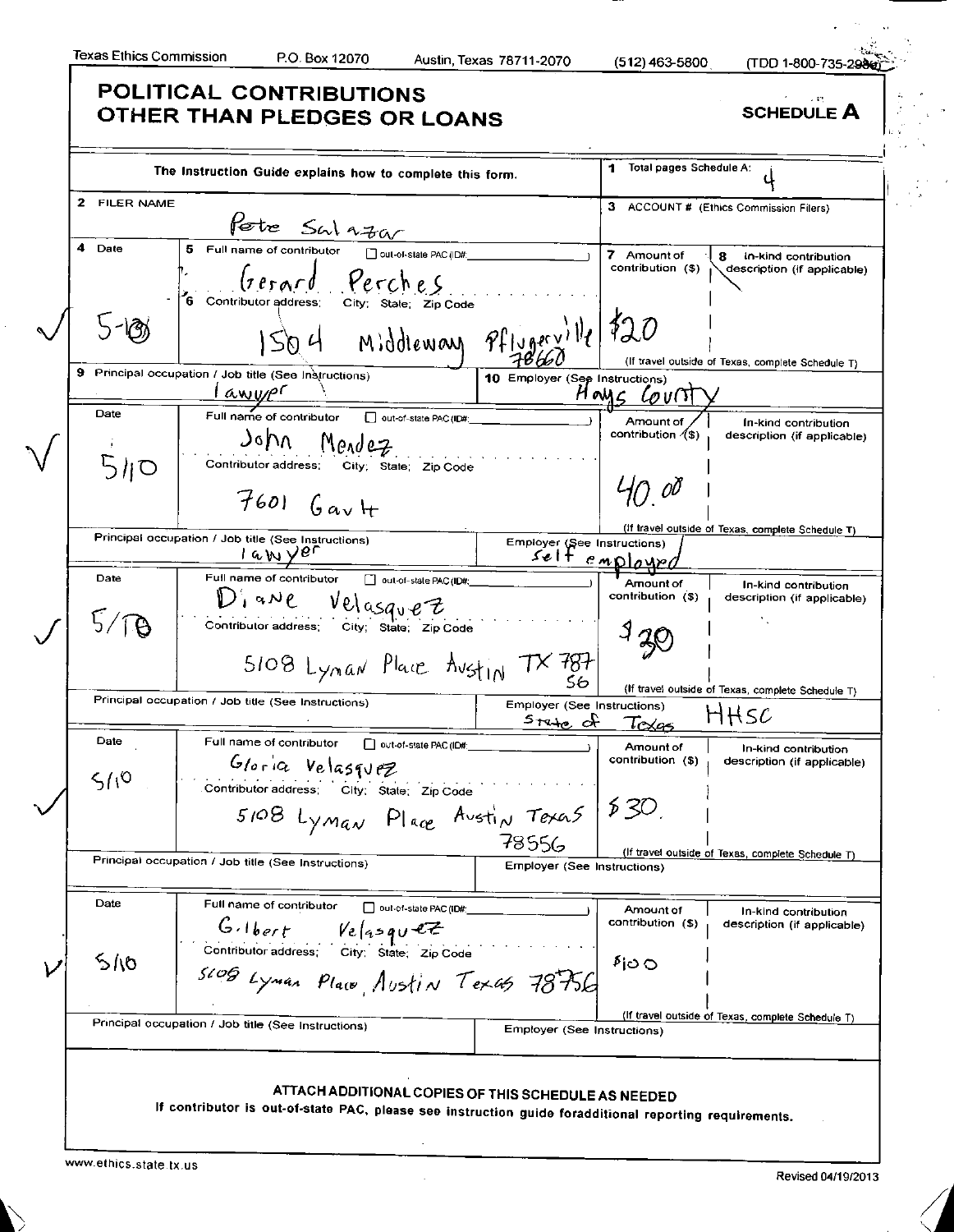ï

۱.

|                                   | The Instruction Guide explains how to complete this form.                                                                                               |                                                   | Total pages Schedule A:<br>1   |                                                                   |
|-----------------------------------|---------------------------------------------------------------------------------------------------------------------------------------------------------|---------------------------------------------------|--------------------------------|-------------------------------------------------------------------|
| $\mathbf{z}$<br><b>FILER NAME</b> |                                                                                                                                                         |                                                   |                                | 3 ACCOUNT # (Ethics Commission Filers)                            |
|                                   | Pete Salazar                                                                                                                                            |                                                   |                                |                                                                   |
| 4 Date                            | 5 Full name of contributor and out-of-state PAC (ID#                                                                                                    |                                                   | 7 Amount of                    | 8<br>In-kind contribution                                         |
|                                   | un Pote Madovado                                                                                                                                        |                                                   | contribution (\$)              | description (if applicable)                                       |
| S/16                              | 6 Contributor address; City; State; Zip Code<br>Austin, 5103 copperment<br>7826                                                                         |                                                   | 50                             |                                                                   |
|                                   | 9 Principal occupation / Job title (See Instructions)                                                                                                   | 10 Employer (See Instructions)                    |                                | (If travel outside of Texas, complete Schedule T)                 |
| Date                              | Full name of contributor   out-of-slate PAC (ID#:                                                                                                       | $A$ ust $\Lambda$                                 | Novidios i pa                  |                                                                   |
|                                   | $R'cR$<br>Contributor address: City; State; Zip Code                                                                                                    |                                                   | Amount of<br>contribution (\$) | In-kind contribution<br>description (if applicable)               |
| 5/10                              |                                                                                                                                                         |                                                   | $\overline{\mathcal{E}}$       |                                                                   |
|                                   |                                                                                                                                                         |                                                   |                                | (If travel outside of Texas, complete Schedule T)                 |
|                                   | Principal occupation / Job title (See Instructions)                                                                                                     | Employer (See Instructions)                       |                                |                                                                   |
|                                   |                                                                                                                                                         | $Prof$ osser                                      | at <i>Teras</i> State          |                                                                   |
| Date<br>5/10                      | Full name of contributor<br>out-of-state PAC (ID#:                                                                                                      |                                                   | Amount of<br>contribution (\$) | In-kind contribution<br>description (if applicable) <sup>74</sup> |
|                                   | $N$ $i$ $c$ $e$ $i$ $r$ $v$ $z$<br>Contributor address; city; state; zip Code<br>$P$ $\downarrow$ $P$<br>$N$ $\downarrow$ $r$<br>foundland Austin Texas |                                                   | 820                            |                                                                   |
|                                   |                                                                                                                                                         |                                                   |                                | (If travel outside of Texas, complete Schedule T)                 |
|                                   | Principal occupation / Job title (See Instructions)                                                                                                     | Employer (See Instructions)<br><u>Vairesty</u> at |                                |                                                                   |
| Date                              | Full name of contributor<br>oul-of-state PAC (ID#:<br>Buna.                                                                                             | a de la construcción                              | Amount of<br>contribution (\$) | In-kind contribution<br>description (if applicable)               |
|                                   | Gity; State; ZipCode<br>East Stassnell<br>1800                                                                                                          |                                                   | 120                            |                                                                   |
|                                   |                                                                                                                                                         | 7874                                              |                                |                                                                   |
|                                   | Principal occupation / Job title (See Instructions)                                                                                                     | Employer (See Instructions)                       |                                | (If travel outside of Texas, complete Schedule T)                 |
|                                   |                                                                                                                                                         | <u>Wal</u>                                        | Mai                            |                                                                   |
| Date                              | Full name of contributor<br>out-of-state PAC (ID#<br>Mei<br>くのろ                                                                                         |                                                   | Amount of<br>contribution (\$) | In-kind contribution<br>description (if applicable)               |
| 5/0                               | Contributor address;<br>City; State; Zip Code                                                                                                           |                                                   | ιO<br>₹                        |                                                                   |
|                                   | 85/7<br>Avm Rock Dr                                                                                                                                     |                                                   |                                |                                                                   |
|                                   | Principal occupation / Job title (See Instructions)                                                                                                     | Employer (See Instructions)<br>Saf employy        |                                | (If travel outside of Texas, complete Schedule T)                 |
|                                   |                                                                                                                                                         |                                                   |                                |                                                                   |
|                                   | ATTACH ADDITIONAL COPIES OF THIS SCHEDULE AS NEEDED                                                                                                     |                                                   |                                |                                                                   |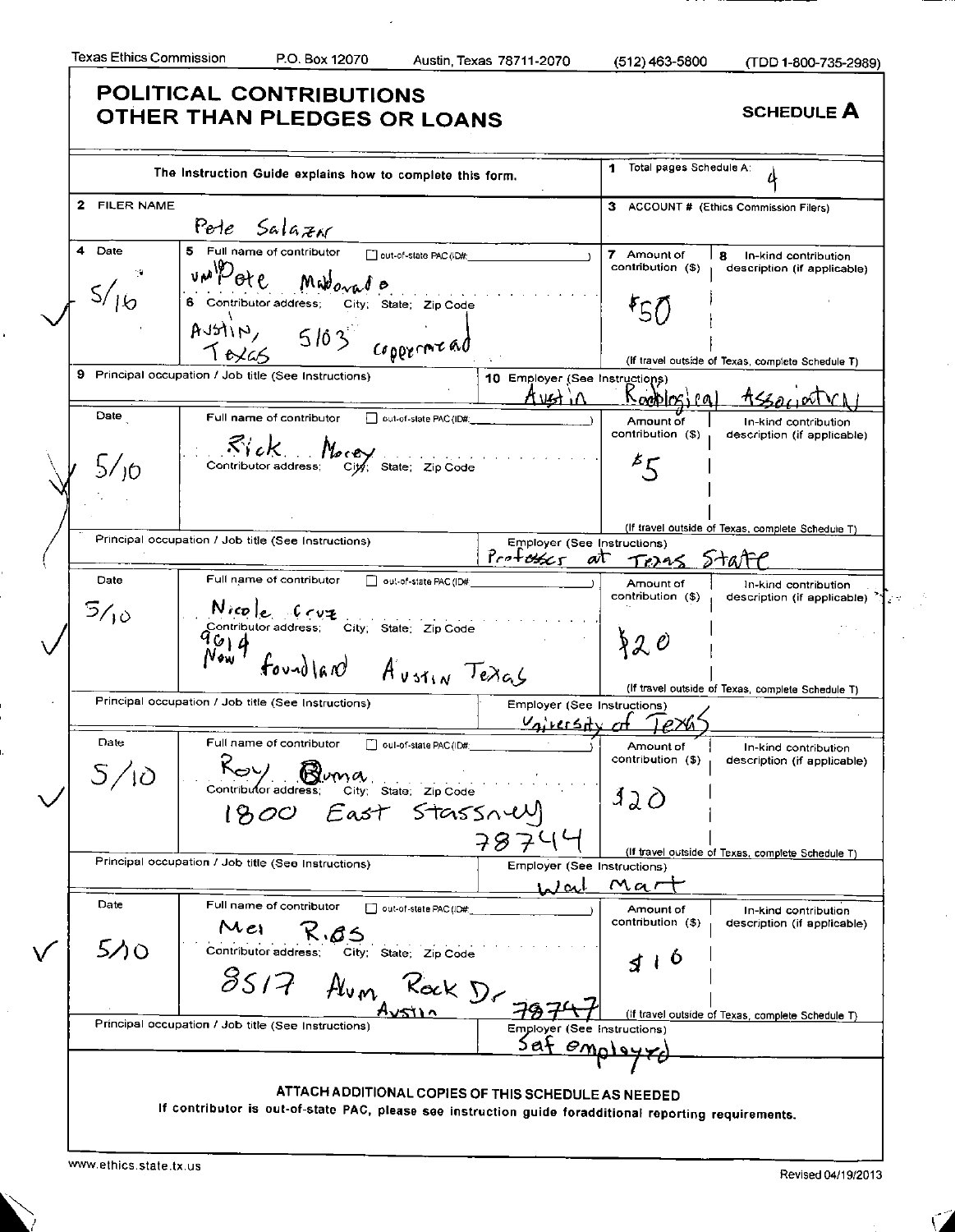$\frac{1}{3}$ 

Š,

 $\hat{\boldsymbol{\theta}}$ 

| 2 FILER NAME<br>5 Full name of contributor<br>out-of-state PAC (ID#:<br>8 Hyas Salahuddin<br>6 Contributor address; City; State; Zip Code<br>4600 Mueller Blud Austin, TX 78722 | Pete Salazer                                                                                                                                                                                                                                                         | 7 Amount of<br>contribution (\$)<br>$\mathcal{L}(f)$                                             | 3 ACCOUNT # (Ethics Commission Filers)<br>8                                                                                                                                                                |
|---------------------------------------------------------------------------------------------------------------------------------------------------------------------------------|----------------------------------------------------------------------------------------------------------------------------------------------------------------------------------------------------------------------------------------------------------------------|--------------------------------------------------------------------------------------------------|------------------------------------------------------------------------------------------------------------------------------------------------------------------------------------------------------------|
|                                                                                                                                                                                 |                                                                                                                                                                                                                                                                      |                                                                                                  | In-kind contribution                                                                                                                                                                                       |
|                                                                                                                                                                                 |                                                                                                                                                                                                                                                                      |                                                                                                  | description (if applicable)                                                                                                                                                                                |
|                                                                                                                                                                                 |                                                                                                                                                                                                                                                                      |                                                                                                  |                                                                                                                                                                                                            |
|                                                                                                                                                                                 |                                                                                                                                                                                                                                                                      |                                                                                                  |                                                                                                                                                                                                            |
|                                                                                                                                                                                 |                                                                                                                                                                                                                                                                      |                                                                                                  |                                                                                                                                                                                                            |
| 9 Principal occupation / Job title (See Instructions)                                                                                                                           |                                                                                                                                                                                                                                                                      |                                                                                                  | (If travel outside of Texas, complete Schedule T)                                                                                                                                                          |
|                                                                                                                                                                                 |                                                                                                                                                                                                                                                                      |                                                                                                  |                                                                                                                                                                                                            |
| Lynda A costa                                                                                                                                                                   |                                                                                                                                                                                                                                                                      | contribution (\$)                                                                                | In-kind contribution<br>description (if applicable)                                                                                                                                                        |
| Pflogerville Texus                                                                                                                                                              |                                                                                                                                                                                                                                                                      | $\mathcal{K}$ 0                                                                                  |                                                                                                                                                                                                            |
|                                                                                                                                                                                 |                                                                                                                                                                                                                                                                      |                                                                                                  | (If travel outside of Texas, complete Schedule T)                                                                                                                                                          |
|                                                                                                                                                                                 |                                                                                                                                                                                                                                                                      | $T\tau\lambda a$ )                                                                               |                                                                                                                                                                                                            |
| Full name of contributor<br>out-of-state PAC (ID#:                                                                                                                              |                                                                                                                                                                                                                                                                      | Amount of                                                                                        | In-kind contribution                                                                                                                                                                                       |
|                                                                                                                                                                                 |                                                                                                                                                                                                                                                                      |                                                                                                  | description (if applicable)                                                                                                                                                                                |
|                                                                                                                                                                                 |                                                                                                                                                                                                                                                                      |                                                                                                  |                                                                                                                                                                                                            |
|                                                                                                                                                                                 |                                                                                                                                                                                                                                                                      |                                                                                                  | (If travel outside of Texas, complete Schedule T)                                                                                                                                                          |
|                                                                                                                                                                                 |                                                                                                                                                                                                                                                                      |                                                                                                  |                                                                                                                                                                                                            |
| out-of-state PAC (ID#:<br>Valerie Castillo                                                                                                                                      |                                                                                                                                                                                                                                                                      | Amount of<br>contribution (\$)                                                                   | In-kind contribution<br>description (if applicable)                                                                                                                                                        |
| praduress; City; State; ZipCode                                                                                                                                                 |                                                                                                                                                                                                                                                                      | 450                                                                                              |                                                                                                                                                                                                            |
|                                                                                                                                                                                 |                                                                                                                                                                                                                                                                      |                                                                                                  | (If travel outside of Texas, complete Schedule T)                                                                                                                                                          |
|                                                                                                                                                                                 |                                                                                                                                                                                                                                                                      |                                                                                                  |                                                                                                                                                                                                            |
| Full name of contributor                                                                                                                                                        |                                                                                                                                                                                                                                                                      | Amount of<br>contribution (\$)                                                                   | In-kind contribution<br>description (if applicable)                                                                                                                                                        |
|                                                                                                                                                                                 |                                                                                                                                                                                                                                                                      |                                                                                                  |                                                                                                                                                                                                            |
| t du cod Velcaguez                                                                                                                                                              |                                                                                                                                                                                                                                                                      |                                                                                                  |                                                                                                                                                                                                            |
| 5108 Lynan Place, Austin TX 70766<br>Principal occupation / Job title (See Instructions)                                                                                        |                                                                                                                                                                                                                                                                      |                                                                                                  | (If travel outside of Texas, complete Schedule T)                                                                                                                                                          |
|                                                                                                                                                                                 | Contributor address:<br>City; State; Zip Code<br>Principal occupation / Job title (See Instructions)<br>Executive Assistav<br>Principal occupation / Job title (See Instructions)<br>Full name of contributor<br>Principal occupation / Job title (See Instructions) | Mr & Mrs. Lupe Vela squez<br>$5108$ Lyman Place 78756<br>$510$ Terrac Dr. Austin $\bar{N}$ 78701 | 10 Employer (See Instructions)<br>Aven N Can<br>HcadeM)<br>Amount of<br>Employer (See Instructions)<br>state of<br>contribution (\$)<br>6200<br>Employer (See Instructions)<br>Employer (See Instructions) |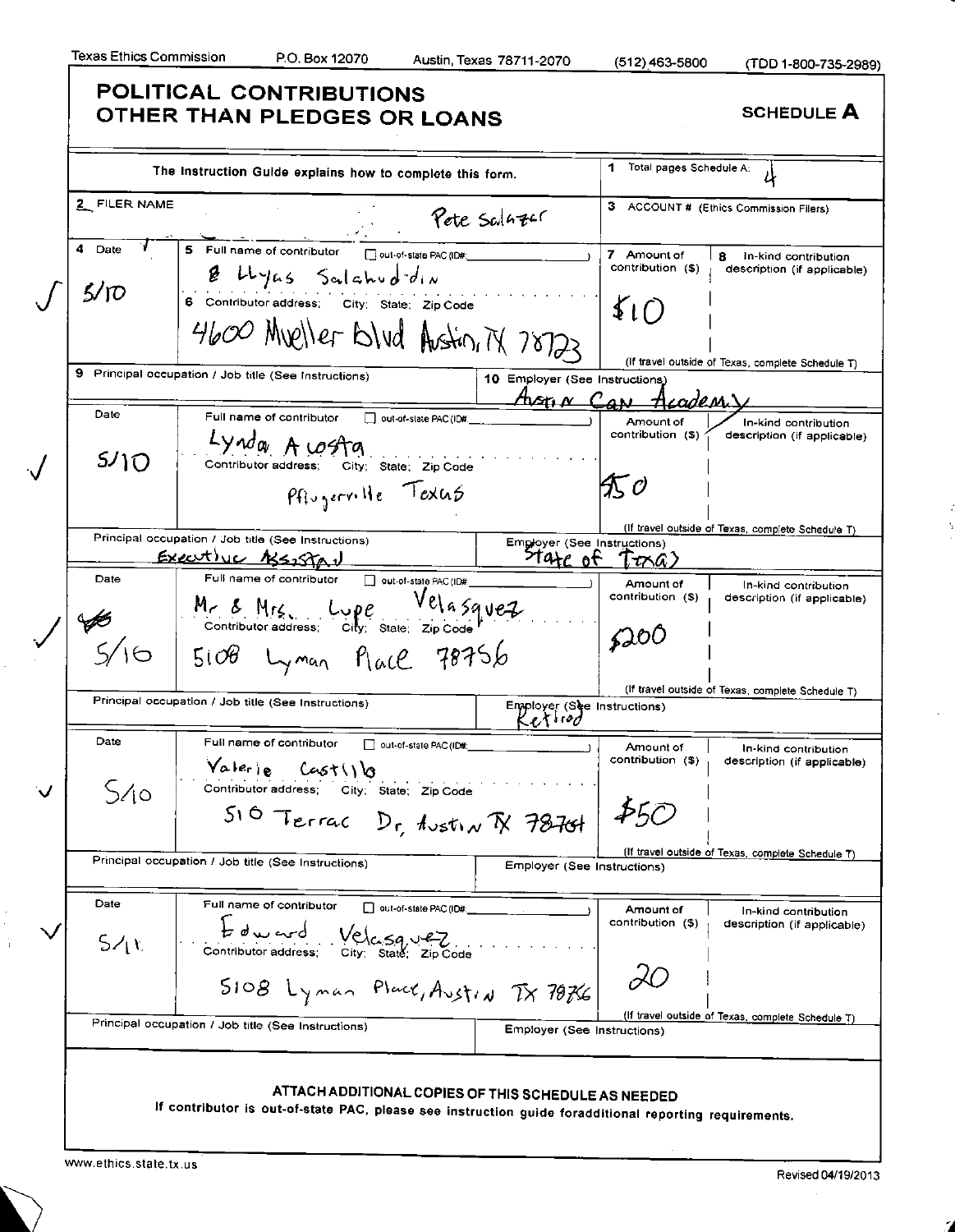| <b>LOANS</b>                                                 |                                                                                                    |                                                                               |   | <b>SCHEDULE E</b>                          |
|--------------------------------------------------------------|----------------------------------------------------------------------------------------------------|-------------------------------------------------------------------------------|---|--------------------------------------------|
|                                                              | The Instruction Guide explains how to complete this form.                                          |                                                                               |   | 1 Total pages Schedule E:                  |
| 2 FILER NAME                                                 |                                                                                                    |                                                                               |   | 3 ACCOUNT # (Ethics Commission Filers)     |
|                                                              | Pete Salazar                                                                                       |                                                                               |   |                                            |
| 4                                                            | TOTAL OF UNITEMIZED LOANS:                                                                         | ⇨<br>⇨<br>⇔<br>⇨<br>⇨                                                         | ⇨ | \$                                         |
| 5 Date of loan                                               | 7<br>Name of lender                                                                                | out-of-state PAC (ID#:                                                        |   | 9 Loan Amount (\$)                         |
| 5/1/14                                                       | Jose Rumon Swlgger                                                                                 |                                                                               |   | 180 <sup>5</sup>                           |
| 6 Islender<br>a financial<br>Institution?                    | 8 Lender address; City; State;<br>Zip Code<br>i8009 West Royal Palm Road                           |                                                                               |   | 10 Interest rate<br>3%<br>11 Maturity date |
| Y                                                            | Wadell Arrizons 85355                                                                              |                                                                               |   |                                            |
|                                                              | 12 Principal occupation / Job title (See Instructions)<br>Self employed                            | 13 Employer (See Instructions)                                                |   |                                            |
| 14 Description of Collateral                                 |                                                                                                    | 15 Check if personal funds were deposited into political account              |   |                                            |
| M <sub>none</sub>                                            |                                                                                                    |                                                                               |   |                                            |
| <b>16 GUARANTOR</b><br><b>INFORMATION</b>                    | 17 Name of guarantor                                                                               |                                                                               |   | 19 Amount Guaranteed (\$)                  |
| not applicable<br>20 Principal Occupation (See Instructions) | 18 Guarantor address:<br>City;                                                                     | State;<br>Zip Code<br>21 Employer (See Instructions)                          |   |                                            |
|                                                              |                                                                                                    |                                                                               |   |                                            |
| Date of loan                                                 | Name of lender                                                                                     | out-of-state PAC (ID#:                                                        |   | Loan Amount (\$)                           |
| 5114                                                         | Pete saturar                                                                                       |                                                                               |   | 3000                                       |
| Islender<br>a financial<br>Institution?                      | <b>State</b><br>Lender address: City:<br>5500 Mecandless Apt B Austin Toxas 78756                  | Zip Code                                                                      |   | Interest rate                              |
| Y                                                            |                                                                                                    |                                                                               |   | Maturity date                              |
|                                                              | Principal occupation / Job title (See Instructions)                                                | Employer (See Instructions)                                                   |   |                                            |
|                                                              | Self Employed                                                                                      |                                                                               |   |                                            |
| <b>Description of Collateral</b><br>⊺Li⊿fione                |                                                                                                    | Check if personal funds were deposited into political account<br>$\mathbf{I}$ |   |                                            |
| <b>GUARANTOR</b><br><b>INFORMATION</b>                       | Name of guarantor                                                                                  |                                                                               |   | Amount Guaranteed (S)                      |
| not applicable                                               | Guarantor address:<br>City:                                                                        | State;<br>Zip Code                                                            |   |                                            |
|                                                              | Principal Occupation (See Instructions)                                                            | <b>Employer (See Instructions)</b>                                            |   |                                            |
|                                                              | If lender is out-of-state PAC, please see instruction guide for additional reporting requirements. | ATTACH ADDITIONAL COPIES OF THIS SCHEDULE AS NEEDED                           |   |                                            |

 $\blacksquare$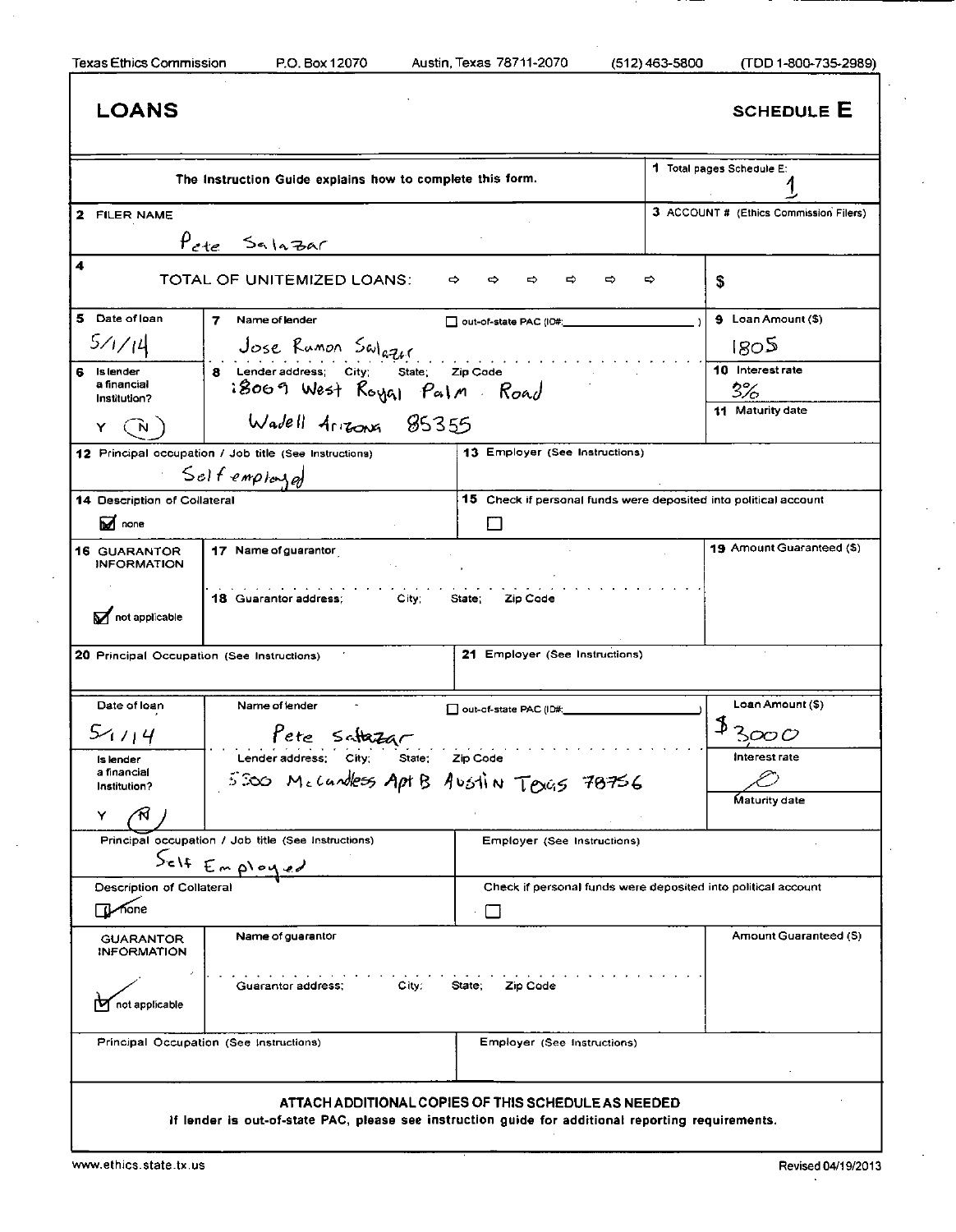Texas Ethics Commission P.O. Box 12070 Austin, Texas 78711-2070 (512)463-5800 (TDD 1-800-735-2989)

|                                                                                                        | POLITICAL EXPENDITURES                                                                                                                                                                                                                                                                                                                                                                                 | <b>SCHEDULE F</b>                                                                                                                                                                                                          |
|--------------------------------------------------------------------------------------------------------|--------------------------------------------------------------------------------------------------------------------------------------------------------------------------------------------------------------------------------------------------------------------------------------------------------------------------------------------------------------------------------------------------------|----------------------------------------------------------------------------------------------------------------------------------------------------------------------------------------------------------------------------|
| <b>Advertising Expense</b><br>Accounting/Banking<br><b>Consulting Expense</b><br>Event Expense<br>Fees | <b>EXPENDITURE CATEGORIES FOR BOX 8(a)</b><br>Gift/Awards/Memorials Expense<br>Salaries/Wages/Contract Labor<br>Legal Services<br>Solicitation/Fundraising Expense<br>Food/Beverage Expense<br><b>Travel In District</b><br>Polling Expense<br><b>Travel Out Of District</b><br><b>Printing Expense</b><br>Office Overhead/Rental Expense<br>The Instruction Guide explains how to complete this form. | Loan Repayment/Reimbursement<br><b>Transportation Equipment &amp; Related Expense</b><br><b>Contributions/Donations Made By</b><br>Candidate/Officeholder/Political Committee<br>OTHER (enter a category not listed above) |
| 1 Total pages Schedule F:<br>3                                                                         | 2 FILER NAME<br>Pete Salezor                                                                                                                                                                                                                                                                                                                                                                           | 3 ACCOUNT # (Ethics Commission Filers)                                                                                                                                                                                     |
| 4 Date<br>6/15/14                                                                                      | 5 Payee name<br>Texas Democratic Convention                                                                                                                                                                                                                                                                                                                                                            |                                                                                                                                                                                                                            |
| $6$ Amount $(5)$                                                                                       | 7 Payee address;<br>City; State; Zip Code                                                                                                                                                                                                                                                                                                                                                              |                                                                                                                                                                                                                            |
| 9550                                                                                                   | 1814 E Ben White, twisting Texas                                                                                                                                                                                                                                                                                                                                                                       |                                                                                                                                                                                                                            |
| 8<br><b>PURPOSE</b><br>ОF                                                                              | (a) Category (See categories listed at the top of this schedule)                                                                                                                                                                                                                                                                                                                                       | (b) Description (If travel outside of Texas, complete Schedule T)                                                                                                                                                          |
| <b>EXPENDITURE</b>                                                                                     | other                                                                                                                                                                                                                                                                                                                                                                                                  | Computer Software                                                                                                                                                                                                          |
| 9 Complete ONLY if direct<br>expenditure to benefit C/OH                                               | Candidate / Officeholder name                                                                                                                                                                                                                                                                                                                                                                          | Office held<br>Office sought                                                                                                                                                                                               |
| Date<br>577/14                                                                                         | Payee name                                                                                                                                                                                                                                                                                                                                                                                             |                                                                                                                                                                                                                            |
| Amount (\$)                                                                                            | M wson Whywoele = 5<br>Payee address; City; State; Zip Code                                                                                                                                                                                                                                                                                                                                            |                                                                                                                                                                                                                            |
| $^{4}835$                                                                                              | $9007$ Chisholm LA, Austin $T_x$ 78748                                                                                                                                                                                                                                                                                                                                                                 |                                                                                                                                                                                                                            |
| <b>PURPOSE</b><br>OF                                                                                   | Category (See categories listed at the top of this schedule)                                                                                                                                                                                                                                                                                                                                           | Description (If travel outside of Texas, complete Schedule T)                                                                                                                                                              |
| <b>EXPENDITURE</b>                                                                                     | Advertising expense                                                                                                                                                                                                                                                                                                                                                                                    | $T - 5h - T5$                                                                                                                                                                                                              |
| Complete ONLY if direct<br>expenditure to benefit C/OH                                                 | Candidate / Officeholder name                                                                                                                                                                                                                                                                                                                                                                          | Office sought<br>Office held                                                                                                                                                                                               |
| Date                                                                                                   | Payee name                                                                                                                                                                                                                                                                                                                                                                                             |                                                                                                                                                                                                                            |
| 6/25                                                                                                   | $A$ $M + c \sim 1$                                                                                                                                                                                                                                                                                                                                                                                     |                                                                                                                                                                                                                            |
| Amount (S)                                                                                             | City; State; Zip Code<br>Payee address;                                                                                                                                                                                                                                                                                                                                                                |                                                                                                                                                                                                                            |
| $\boldsymbol{f}$ $\boldsymbol{\zeta}$<br>88                                                            | $250$ N Lamar Austin TX 78703                                                                                                                                                                                                                                                                                                                                                                          |                                                                                                                                                                                                                            |
| <b>PURPOSE</b><br>OF                                                                                   | Category (See categories listed at the top of this schedule)                                                                                                                                                                                                                                                                                                                                           | Description (If travel outside of Texas, complete Schedule T)                                                                                                                                                              |
| <b>EXPENDITURE</b>                                                                                     | Travel out of district                                                                                                                                                                                                                                                                                                                                                                                 | Train ride to Dullas                                                                                                                                                                                                       |
| Complete ONLY if direct<br>expenditure to benefit C/OH                                                 | Candidate / Officeholder name                                                                                                                                                                                                                                                                                                                                                                          | Office sought<br>Office held                                                                                                                                                                                               |
| Date                                                                                                   | Pavee name                                                                                                                                                                                                                                                                                                                                                                                             |                                                                                                                                                                                                                            |
| $+78$                                                                                                  | $G \sim 1 \propto x$<br>Payee address / City; State: Zip Code                                                                                                                                                                                                                                                                                                                                          |                                                                                                                                                                                                                            |
| Amount (S)                                                                                             |                                                                                                                                                                                                                                                                                                                                                                                                        |                                                                                                                                                                                                                            |
| 1205                                                                                                   | 4616 Triangle Ave Austin, TY 78751                                                                                                                                                                                                                                                                                                                                                                     |                                                                                                                                                                                                                            |
| <b>PURPOSE</b>                                                                                         | Category (See categories listed at the top of this schedule)                                                                                                                                                                                                                                                                                                                                           | Description (If travel outside of Texas, complete Schedule T)                                                                                                                                                              |
| OF<br><b>EXPENDITURE</b>                                                                               | Food/Beverage Expense                                                                                                                                                                                                                                                                                                                                                                                  | <u>Meeting</u>                                                                                                                                                                                                             |
| Complete ONLY if direct<br>expenditure to benefit C/OH                                                 | Candidate / Officeholder nam                                                                                                                                                                                                                                                                                                                                                                           | Office sought<br>Office held                                                                                                                                                                                               |
|                                                                                                        | ATTACH ADDITIONAL COPIES OF THIS SCHEDULE AS NEEDED                                                                                                                                                                                                                                                                                                                                                    |                                                                                                                                                                                                                            |

www.ethics.state.tx.us Revised 04/19/2013

 $\overline{a}$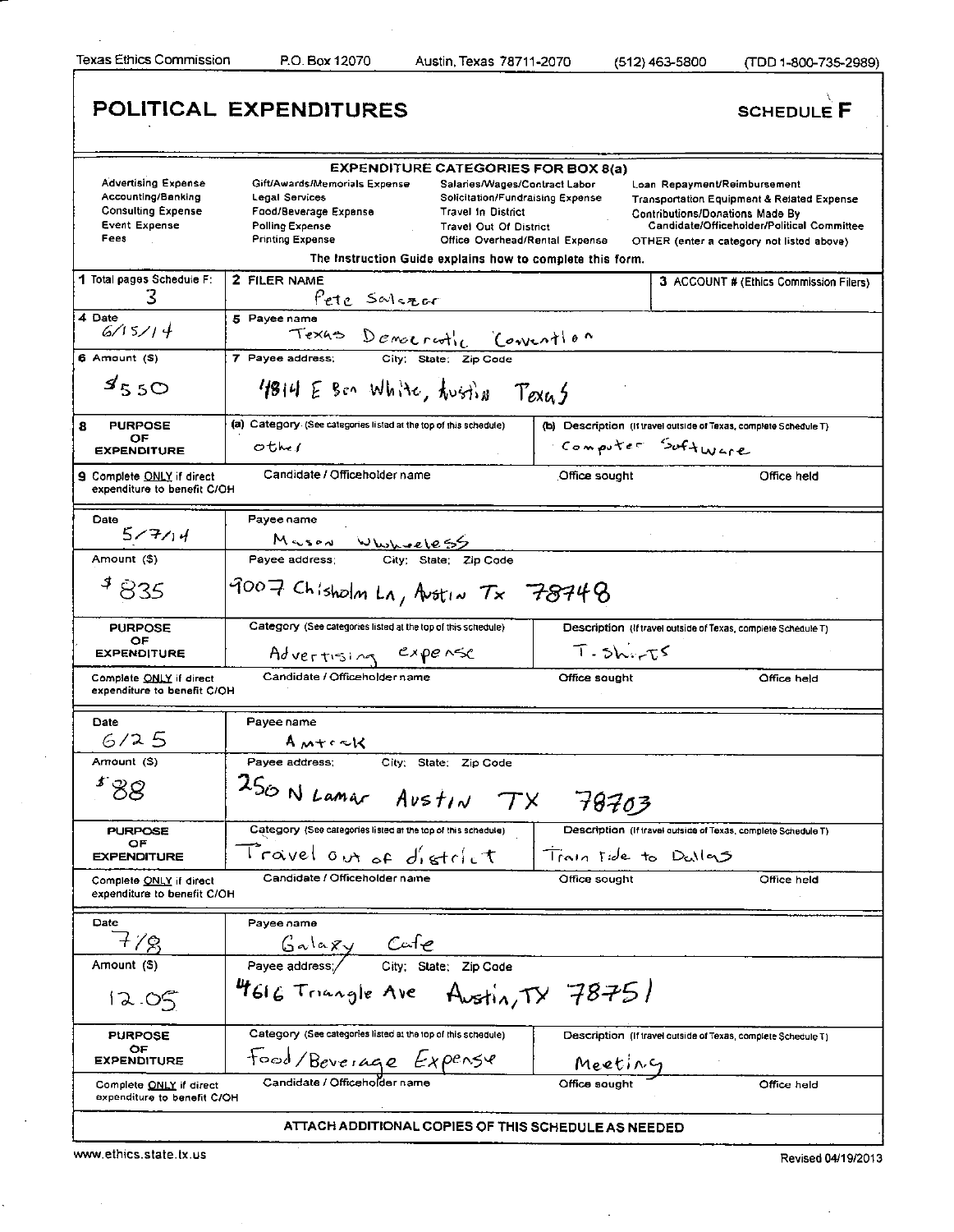Г

Texas Ethics Commission P.O. Box 12070 Austin, Texas 78711-2070 (512)463-5800 (TDD 1-800-735-2989)

|                                                                                                               | POLITICAL EXPENDITURES                                                                                                                                                                                                                                                                                                                                                                          | <b>SCHEDULE F</b>                                                                                                                                                                                                   |
|---------------------------------------------------------------------------------------------------------------|-------------------------------------------------------------------------------------------------------------------------------------------------------------------------------------------------------------------------------------------------------------------------------------------------------------------------------------------------------------------------------------------------|---------------------------------------------------------------------------------------------------------------------------------------------------------------------------------------------------------------------|
| <b>Advertising Expense</b><br>Accounting/Banking<br><b>Consulting Expense</b><br><b>Event Expense</b><br>Fees | <b>EXPENDITURE CATEGORIES FOR BOX 8(a)</b><br>Gift/Awards/Memorials Expense<br>Salaries/Wages/Contract Labor<br>Legal Services<br>Solicitation/Fundraising Expense<br>Food/Beverage Expense<br><b>Travel In District</b><br>Polling Expense<br>Travel Out Of District<br><b>Printing Expense</b><br>Office Overhead/Rental Expense<br>The Instruction Guide explains how to complete this form. | Loan Repayment/Reimbursement<br><b>Transportation Equipment &amp; Related Expense</b><br>Contributions/Donations Made By<br>Candidate/Officeholder/Political Committee<br>OTHER (enter a category not listed above) |
| 1 Total pages Schedule F: 1                                                                                   | <b>2 FILER NAME</b><br>$P$ ete $S$ gla $\tau$ al                                                                                                                                                                                                                                                                                                                                                | 3 ACCOUNT # (Ethics Commission Filers)                                                                                                                                                                              |
| 4 Date<br>6/2                                                                                                 | 5 Payee name<br>$\frac{R_{\text{object}} + S_{\text{cluster}}}{7 \text{ Page address}}$<br>7 Payee address; City: State: Zip Code                                                                                                                                                                                                                                                               |                                                                                                                                                                                                                     |
| 6 Amount (\$)<br>90.60                                                                                        | WestAvenue D Temple, Texas 76504                                                                                                                                                                                                                                                                                                                                                                |                                                                                                                                                                                                                     |
| <b>PURPOSE</b><br>8<br>OF                                                                                     | (a) Category (See categories listed at the top of this schedule)                                                                                                                                                                                                                                                                                                                                | (b) Description (if travel outside of Texas, complete Schedule T)                                                                                                                                                   |
| <b>EXPENDITURE</b>                                                                                            | Advertising Expense                                                                                                                                                                                                                                                                                                                                                                             | PosterS                                                                                                                                                                                                             |
| <b>9</b> Complete ONLY if direct<br>expenditure to benefit C/OH                                               | Candidate / Officeholder name                                                                                                                                                                                                                                                                                                                                                                   | Office sought<br>Office held                                                                                                                                                                                        |
| Date                                                                                                          | Payee name                                                                                                                                                                                                                                                                                                                                                                                      |                                                                                                                                                                                                                     |
| 6/9                                                                                                           | Frost Bank                                                                                                                                                                                                                                                                                                                                                                                      |                                                                                                                                                                                                                     |
| Amount (\$)<br>$\mathfrak{p}_2$                                                                               | Payee address; City; State; Zip Code<br>1200 Barbara Jordan Blve Austin Texas 78723                                                                                                                                                                                                                                                                                                             |                                                                                                                                                                                                                     |
| <b>PURPOSE</b><br>ОF<br><b>EXPENDITURE</b><br>Complete ONLY if direct<br>expenditure to benefit C/OH          | Category (See categories listed at the top of this schedule)<br>$f$ ers<br>Candidate / Officeholder name                                                                                                                                                                                                                                                                                        | Description (If travel outside of Texas, complete Schedule T)<br>Bank fres<br>Office sought<br>Office held                                                                                                          |
| Date<br>$5\sqrt{11/14}$                                                                                       | Payee name<br>Pay pal Here<br>continued City: State: Zip Code                                                                                                                                                                                                                                                                                                                                   |                                                                                                                                                                                                                     |
| Amount (S)                                                                                                    |                                                                                                                                                                                                                                                                                                                                                                                                 |                                                                                                                                                                                                                     |
| $I_{1.89}$                                                                                                    |                                                                                                                                                                                                                                                                                                                                                                                                 | $\tilde{\gamma}$ in $\tilde{\gamma}_3$                                                                                                                                                                              |
| <b>PURPOSE</b>                                                                                                | Category (See categories listed at the top of this schedule)                                                                                                                                                                                                                                                                                                                                    | Description (If travel outside of Texas, complete Schedule T)                                                                                                                                                       |
| OF<br><b>EXPENDITURE</b>                                                                                      | Fees                                                                                                                                                                                                                                                                                                                                                                                            | Her <u>e Fees</u>                                                                                                                                                                                                   |
| Complete ONLY if direct<br>expenditure to benefit C/OH                                                        | Candidate / Officeholder name                                                                                                                                                                                                                                                                                                                                                                   | $\frac{\rho_{\text{out}}}{{\text{Omega}}^2}$<br>Office held                                                                                                                                                         |
| Date                                                                                                          | Payee name                                                                                                                                                                                                                                                                                                                                                                                      |                                                                                                                                                                                                                     |
| 5/9/14                                                                                                        | Office Depôt<br>Payee address; City; State; Zip Code                                                                                                                                                                                                                                                                                                                                            |                                                                                                                                                                                                                     |
| Amount (\$)                                                                                                   |                                                                                                                                                                                                                                                                                                                                                                                                 |                                                                                                                                                                                                                     |
| 89.96                                                                                                         | 500 E BEANING AUSTIN TX 78704                                                                                                                                                                                                                                                                                                                                                                   |                                                                                                                                                                                                                     |
| <b>PURPOSE</b>                                                                                                | Category (See categories listed at the top of this schedule)                                                                                                                                                                                                                                                                                                                                    | Description (If travel outside of Texas, complete Schedule T)                                                                                                                                                       |
| OF<br><b>EXPENDITURE</b>                                                                                      |                                                                                                                                                                                                                                                                                                                                                                                                 | $\frac{5/16}{{\rm Office}~{\rm Soundb}}$                                                                                                                                                                            |
| Complete ONLY if direct<br>expenditure to benefit C/OH                                                        | Advertising expenses                                                                                                                                                                                                                                                                                                                                                                            | Office held                                                                                                                                                                                                         |
|                                                                                                               | ATTACH ADDITIONAL COPIES OF THIS SCHEDULE AS NEEDED                                                                                                                                                                                                                                                                                                                                             |                                                                                                                                                                                                                     |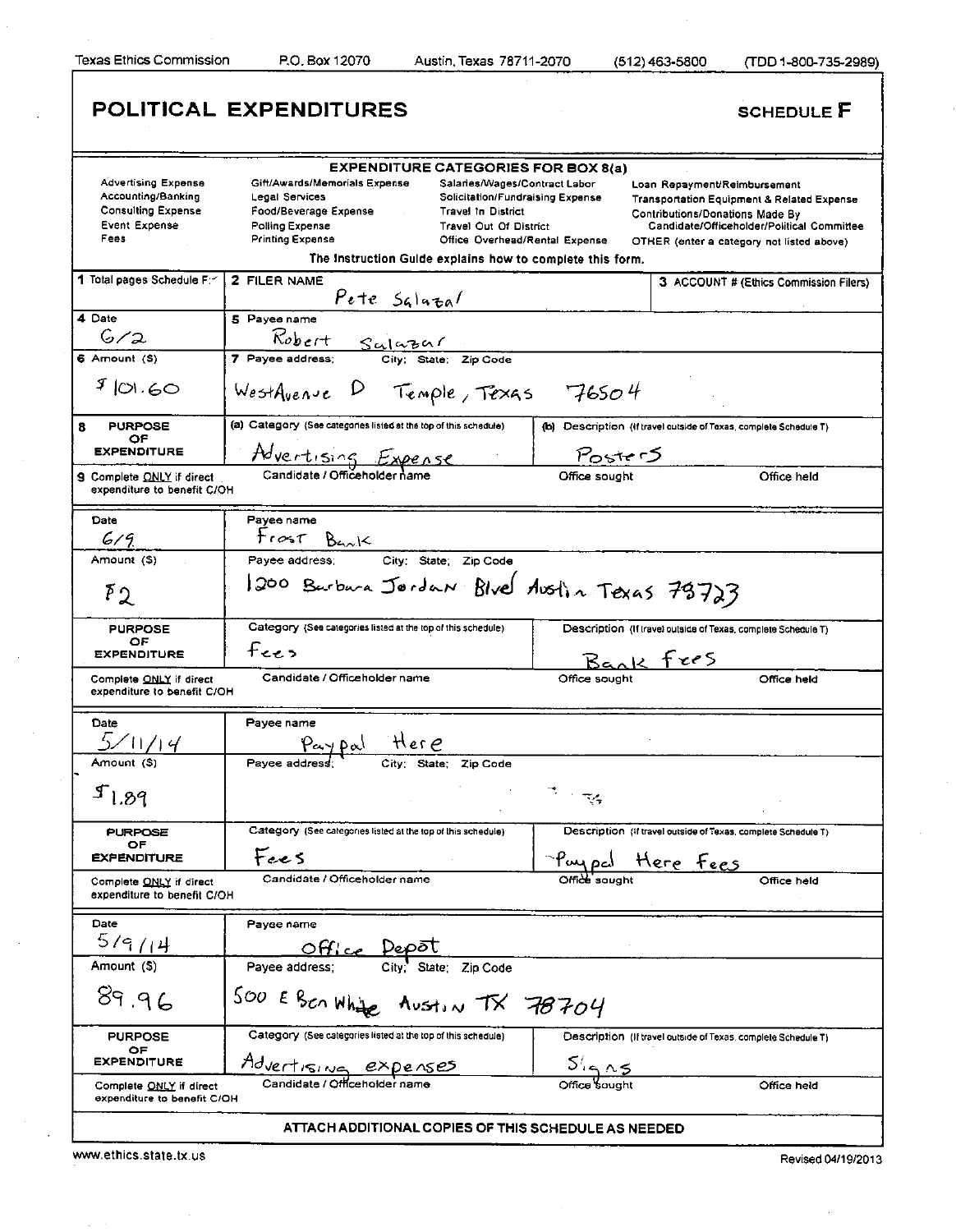Texas Ethics Commission RO. Box 12070 Austin, Texas 78711-2070 (512) 463-5800 (TDD 1 -800-735-2989)

|                                                                                                        | POLITICAL EXPENDITURES                                                                                                                                                                                                                                                                                                                                   | <b>SCHEDULE F</b>                                                                                                                                                                                                          |
|--------------------------------------------------------------------------------------------------------|----------------------------------------------------------------------------------------------------------------------------------------------------------------------------------------------------------------------------------------------------------------------------------------------------------------------------------------------------------|----------------------------------------------------------------------------------------------------------------------------------------------------------------------------------------------------------------------------|
|                                                                                                        | <b>EXPENDITURE CATEGORIES FOR BOX 8(a)</b>                                                                                                                                                                                                                                                                                                               |                                                                                                                                                                                                                            |
| <b>Advertising Expense</b><br>Accounting/Banking<br><b>Consulting Expense</b><br>Event Expense<br>Fees | Gift/Awards/Memorials Expense<br>Salaries/Wages/Contract Labor<br>Legal Services<br>Solicitation/Fundraising Expense<br>Food/Beverage Expense<br><b>Travel In District</b><br>Polling Expense<br><b>Travel Out Of District</b><br><b>Printing Expense</b><br>Office Overhead/Rental Expense<br>The Instruction Guide explains how to complete this form. | Loan Repayment/Reimbursement<br><b>Transportation Equipment &amp; Related Expense</b><br><b>Contributions/Donations Made By</b><br>Candidate/Officeholder/Political Committee<br>OTHER (enter a category not listed above) |
| 1 Total pages Schedule F:                                                                              | 2 FILER NAME                                                                                                                                                                                                                                                                                                                                             | 3 ACCOUNT # (Ethics Commission Filers)                                                                                                                                                                                     |
|                                                                                                        |                                                                                                                                                                                                                                                                                                                                                          |                                                                                                                                                                                                                            |
| 4 Date<br>5/17/14                                                                                      | Peter Salazar<br>Office Depot<br>5 Payee name                                                                                                                                                                                                                                                                                                            |                                                                                                                                                                                                                            |
| 6 Amount (\$)                                                                                          | City; State; Zip Code<br>7 Payee address;                                                                                                                                                                                                                                                                                                                |                                                                                                                                                                                                                            |
| 849.96                                                                                                 | Soo East Ben White Avstin Tx 78704                                                                                                                                                                                                                                                                                                                       |                                                                                                                                                                                                                            |
| <b>PURPOSE</b><br>8                                                                                    | (a) Category (See categories listed at the top of this schedule)                                                                                                                                                                                                                                                                                         | (b) Description (if travel outside of Texas, complete Schedule T)                                                                                                                                                          |
| ОF<br><b>EXPENDITURE</b>                                                                               | Advertising Expense                                                                                                                                                                                                                                                                                                                                      |                                                                                                                                                                                                                            |
| 9 Complete ONLY if direct<br>expenditure to benefit C/OH                                               | Candidate / Officeholder name                                                                                                                                                                                                                                                                                                                            | Signs<br>Office held                                                                                                                                                                                                       |
| Date                                                                                                   | Payee name                                                                                                                                                                                                                                                                                                                                               |                                                                                                                                                                                                                            |
| 6/77/14                                                                                                | FedEx Office                                                                                                                                                                                                                                                                                                                                             |                                                                                                                                                                                                                            |
| Amount (\$)                                                                                            | City: State; Zip Code<br>Payee address:                                                                                                                                                                                                                                                                                                                  |                                                                                                                                                                                                                            |
| 5.90                                                                                                   | Goo E Sen white Bived Austly TX 78704                                                                                                                                                                                                                                                                                                                    |                                                                                                                                                                                                                            |
| <b>PURPOSE</b>                                                                                         | Category (See categories listed at the top of this schedule)                                                                                                                                                                                                                                                                                             | Description (If travel outside of Texas, complete Schedule T)                                                                                                                                                              |
| OF<br><b>EXPENDITURE</b>                                                                               | Printing Expense                                                                                                                                                                                                                                                                                                                                         | $Poste$ $5$                                                                                                                                                                                                                |
| Complete ONLY if direct<br>expenditure to benefit C/OH                                                 | Candidate / Officeholder name                                                                                                                                                                                                                                                                                                                            | Office sought<br>Office held                                                                                                                                                                                               |
| Date                                                                                                   | Pavee name                                                                                                                                                                                                                                                                                                                                               |                                                                                                                                                                                                                            |
| 5/12/14                                                                                                | $C + y$ of $A \cup \{t \} \wedge$<br>City State: Zip Code                                                                                                                                                                                                                                                                                                |                                                                                                                                                                                                                            |
| Amount (S)                                                                                             | Pavee address:                                                                                                                                                                                                                                                                                                                                           |                                                                                                                                                                                                                            |
| 37.81                                                                                                  | Austin, Texas                                                                                                                                                                                                                                                                                                                                            |                                                                                                                                                                                                                            |
| <b>PURPOSE</b>                                                                                         | Category (See categories listed at the top of this schedule)                                                                                                                                                                                                                                                                                             | Description (if travel outside of Texas, complete Schedule T)                                                                                                                                                              |
| OF<br><b>EXPENDITURE</b>                                                                               | Advertising Expense                                                                                                                                                                                                                                                                                                                                      | $M_{\text{exp}}$                                                                                                                                                                                                           |
| Complete ONLY if direct<br>expenditure to benefit C/OH                                                 |                                                                                                                                                                                                                                                                                                                                                          | Office held                                                                                                                                                                                                                |
| Date                                                                                                   | Payee name                                                                                                                                                                                                                                                                                                                                               |                                                                                                                                                                                                                            |
| 6/5/14                                                                                                 |                                                                                                                                                                                                                                                                                                                                                          |                                                                                                                                                                                                                            |
| Amount (\$)                                                                                            | Bott City<br>Payee address; (City; State; Zip Code)                                                                                                                                                                                                                                                                                                      |                                                                                                                                                                                                                            |
| 34.GH                                                                                                  | 1707 Nueces St. Austin, TX 7876)                                                                                                                                                                                                                                                                                                                         |                                                                                                                                                                                                                            |
| <b>PURPOSE</b>                                                                                         | Category (See categories listed at the top of this schedule)                                                                                                                                                                                                                                                                                             | Description (if travel outside of Texas, complete Schedule T)                                                                                                                                                              |
| OF<br><b>EXPENDITURE</b>                                                                               | Advertising Expense                                                                                                                                                                                                                                                                                                                                      |                                                                                                                                                                                                                            |
| Complete ONLY if direct<br>expenditure to benefit C/OH                                                 | Candidate / OfficeNol                                                                                                                                                                                                                                                                                                                                    | Name Tags<br>Office held                                                                                                                                                                                                   |
|                                                                                                        | ATTACH ADDITIONAL COPIES OF THIS SCHEDULE AS NEEDED                                                                                                                                                                                                                                                                                                      |                                                                                                                                                                                                                            |

www.ethics.state.tx.us Revised 04/19/2013

 $\bar{z}$